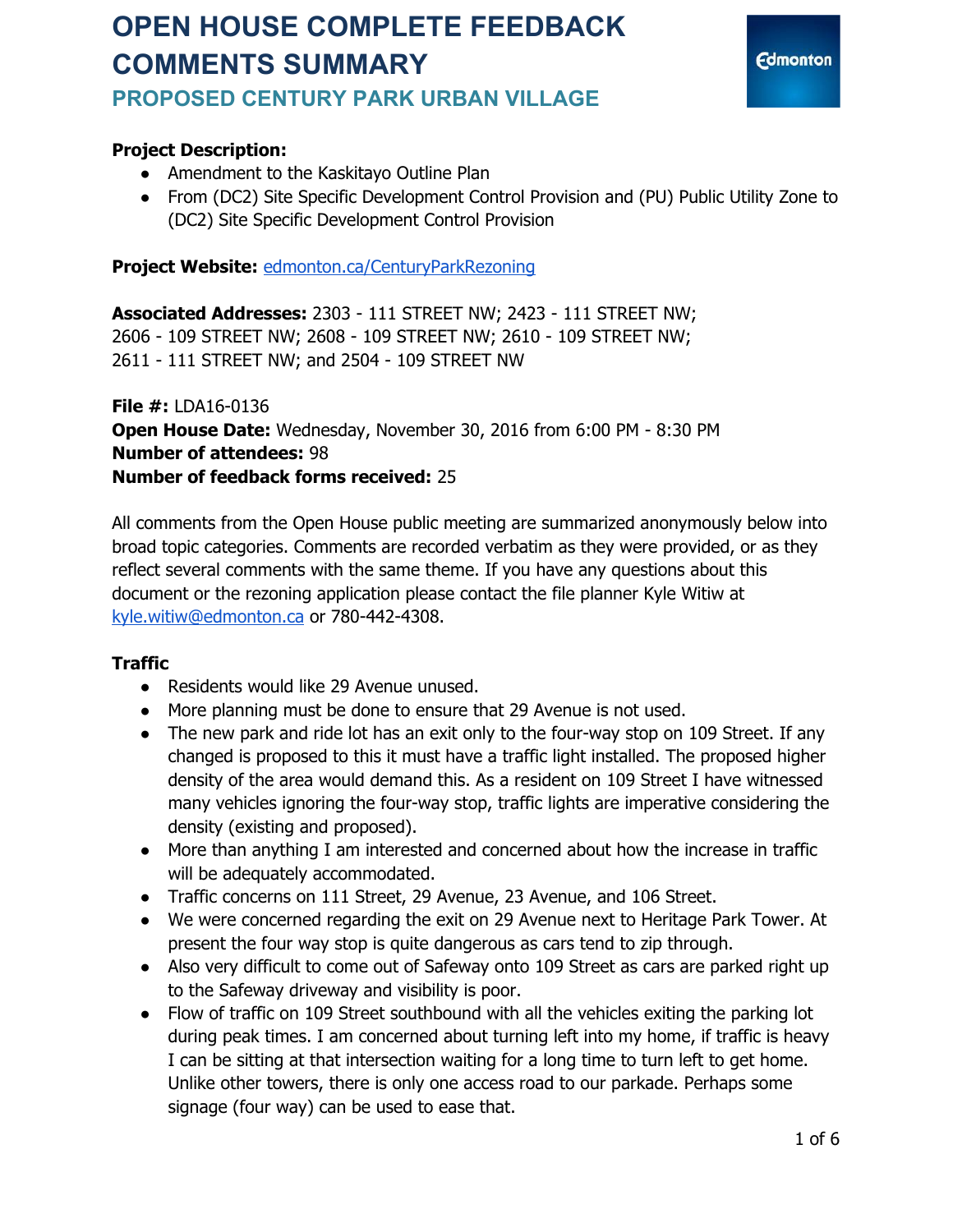## **OPEN HOUSE COMPLETE FEEDBACK COMMENTS SUMMARY PROPOSED CENTURY PARK URBAN VILLAGE**



#### **Parking and Park & Ride**

- Parking must be included for residents of the development.
- On the front and all around there will be parking.
- No privately owned park and ride to be allowed or share parking.
- On site parking should be provided by the developer at the developer's expense and owned by the City.
- Off site parking exists now and any increases in density will make offsite parking worse.
- My number one concern is parking, both Park and Ride and residential (parasitic). I live in Skyrattler and we were added to the Century Park residential parking program.

#### **Open Space**

● Reducing the green space from 7ha to 1.5ha and not providing that the City would own does not make sense to me.

#### **Infrastructure Capacity**

- City sewers are a big problem, now this is going to make it much worse, why is the developer getting a free ride?
- Sewer capacity problems exist now.
- The proposed rezoning will affect the neighbouring community, and it would have been appropriate to address these impacts with posters dealing with traffic, parking, open space, and sewer capacity.

#### **Density**

- Density is too high (4500 units), that's a 60% increase.
- Rhetoric to approve density only for profit.
- Residents are concerned that the proposed density is too high.

#### **Other**

- Build out time is a real concern if it ever goes forward.
- Not happy because we bought a condo and we paid for swimming pools, parks, and club. Now we are going to have nothing, just buildings.
- Dust from parking lots. The amount of dust that kicks up from the lots creates a layer of dust/dirt on our balconies/patios. I have not been able to put my table and chairs out for two of the three years that I have lived there. Everyday, I have to clean dust off of my grill and table set in the summer to use it. It is always covered in dust no matter how often I clean them. As a result, I have stopped using my patio furniture on the balcony.
- Construction tenders to be such that residents environment will be maintained.
- The developer is using City land for green space. That means the deals are starting (sale of land to go to public tender).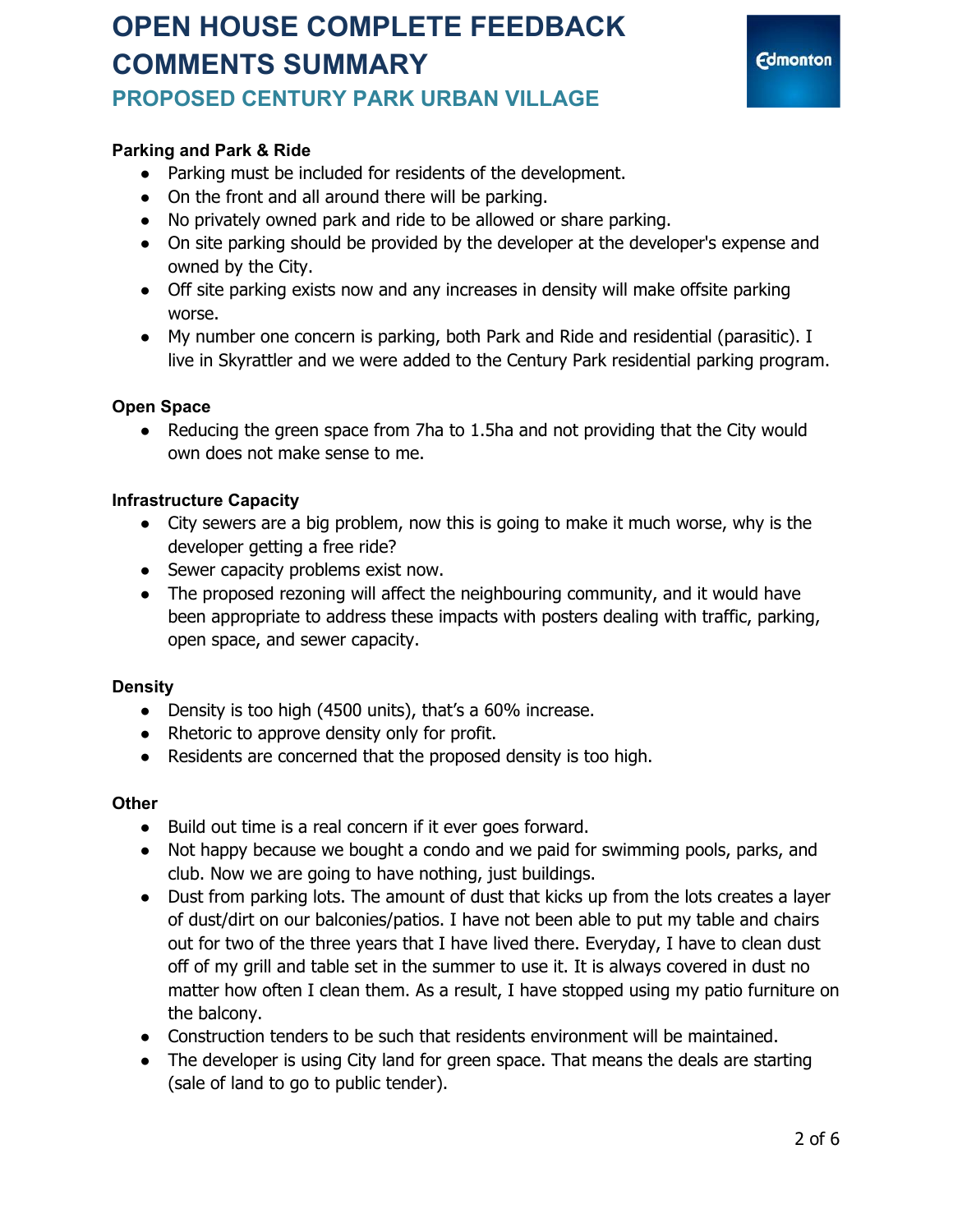

### **PROPOSED CENTURY PARK URBAN VILLAGE**

- There are many seniors living in the area now and it's dangerous. Large complex being built at Shepherd's Care near Pentecostal Church.
- I have no concerns, only sought information.

#### **City Planning Process**

- The public ought to be able to gather what is known at this point, what information is missing, and what the administration is proposing to deal with the impact of the project.
- A performance board needs to be set so this is done.
- The city should be working more with the community on the rezone.
- All current owners should be able to have a meeting with the owner.
- Will be anxiously waiting to see what you will be able to accomplish with this project.

#### **Feedback About the Open House**

- Coming from the south, on 106th Street there is no visible sign saying Rideau Park School. There are two schools here!
- No parking at 6:30, I waited 10 minutes for someone to come out and leave me their space.
- It is dark. Where is the door? Please put up signs. Others were walking towards the 'stand alone classrooms' on the west.
- Could use larger display signs for us older folk, very hard to read.
- I felt this was a done deal and this was an exercise to meet city requirements. Info only.
- Format was very well presented and all reps were very informative.
- Will take several feedback forms to our manager.
- When sending out notices of zoning changes or proposed changes, please try to use 'non-planning' terms and avoid jargon. A simple legend to describe what DC2 means would be helpful.
- It is great that you had staff to explain and answer questions. As I work full time I do not have the luxury of visiting City Hall to ask questions or receive assistance.
- Thank you for providing a night like tonight with lots of maps and visual aids.
- Never got to speak with anyone. Appears any presenters spent their time with one individual. Came back several times, finally left.
- The decision is made so why the session?
- The meeting was well organized but my positive comments do not mean that I agree or disagree with the plan.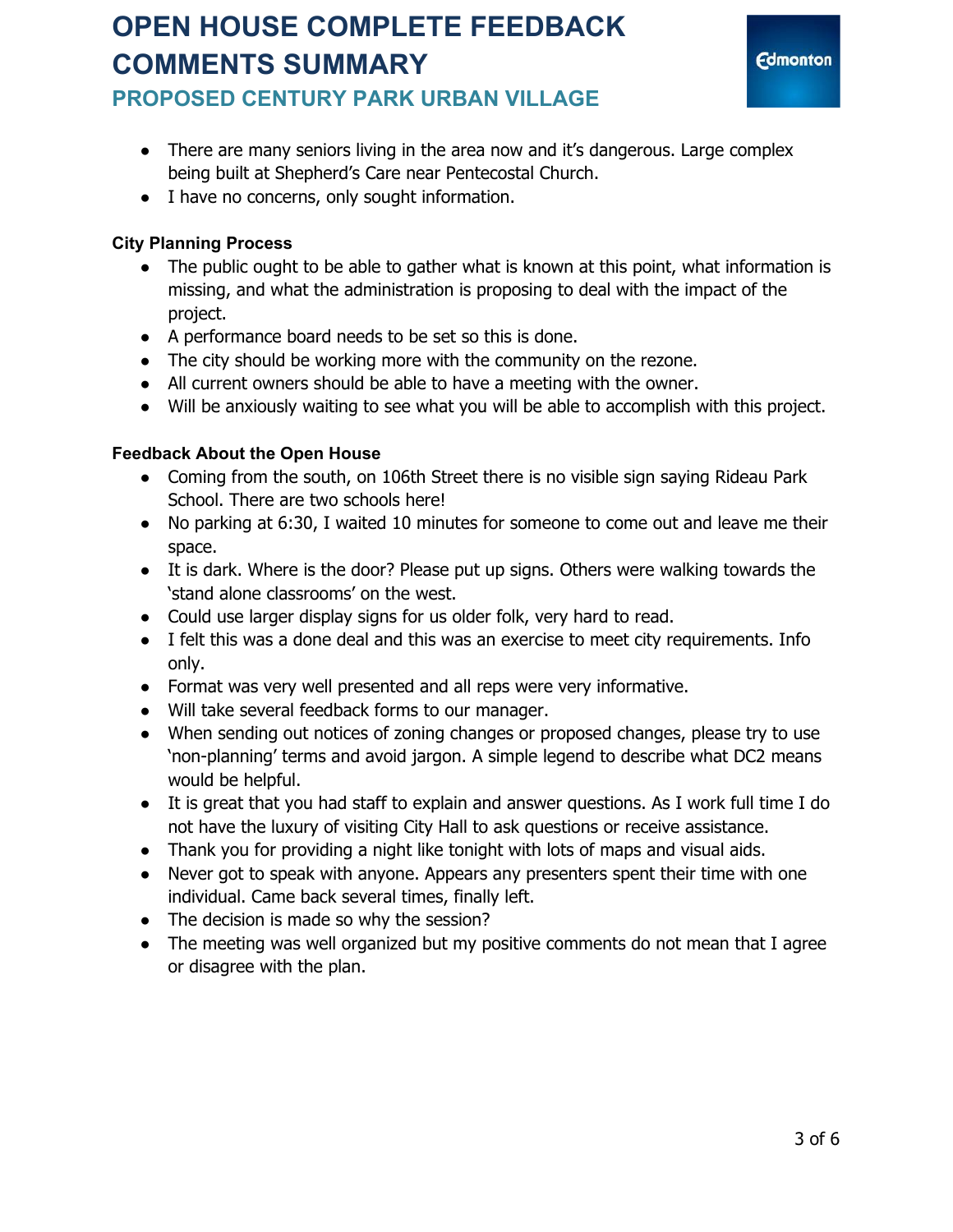### **PROPOSED CENTURY PARK URBAN VILLAGE**

#### **Graffiti Wall Comments**

- **● What do you want City Council to know or understand when they consider this application?**
	- **○** Population density very high
	- **○** 4500 people in such a small area too dense
	- **○** The original proposal was too large and not the wishes of the surrounding area residence and now they want to increase it even more. We are not in favor of the increase.
	- **○** What will be the impact on 23rd Avenue and 111 Street traffic. Also on Calgary Trail overpass. It is already congested.
	- Want 29 Ave/109 St to be closed
	- LRT signalling
	- **○** No Park and Ride is a big concern
	- **○** Parking is already at a premium … spilled over into the whole surrounding area. The available Park and Ride spaces must increase not decrease!
	- **○** We need a second meeting once the full impact of the rezoning is understood
		- **■** Traffic studies
		- **■** Parking concerns
	- **○** Not an ideal location for a 22 storey high
	- **○** Keep the apartment buildings as short as possible.
	- **○** Many people are concerned about easy access for pedestrians between the LRT and 29 Avenue. (We are creeping along in the mud near the apartment to avoid having to walk all around)
	- **○** Success of the development! There should be a finish line of 10-15 years!!
	- **○** The broken promise from the developers to the residents that currently reside in the site (removing of promised amenities)
	- **○** People waited until 4 PM to buy one of the units in the original buildings. I feel bad for them that they were promised a plan from the city and now it's all changed suddenly.
	- **○** Use colours on building exteriors not the usual, boring beige/grey etc.
	- **○** There is no specific design, feel, characteristic of continual flow in the city. Everything is beige in the sense of consideration for future surrounding. Everyone can't decide on something together and keep the feel the same all over the city from area to area.
	- **○** All rental? No.
	- **○** That City Council will not take the wishes of the neighbourhood into account
	- **○** Fire/do not elect current City Council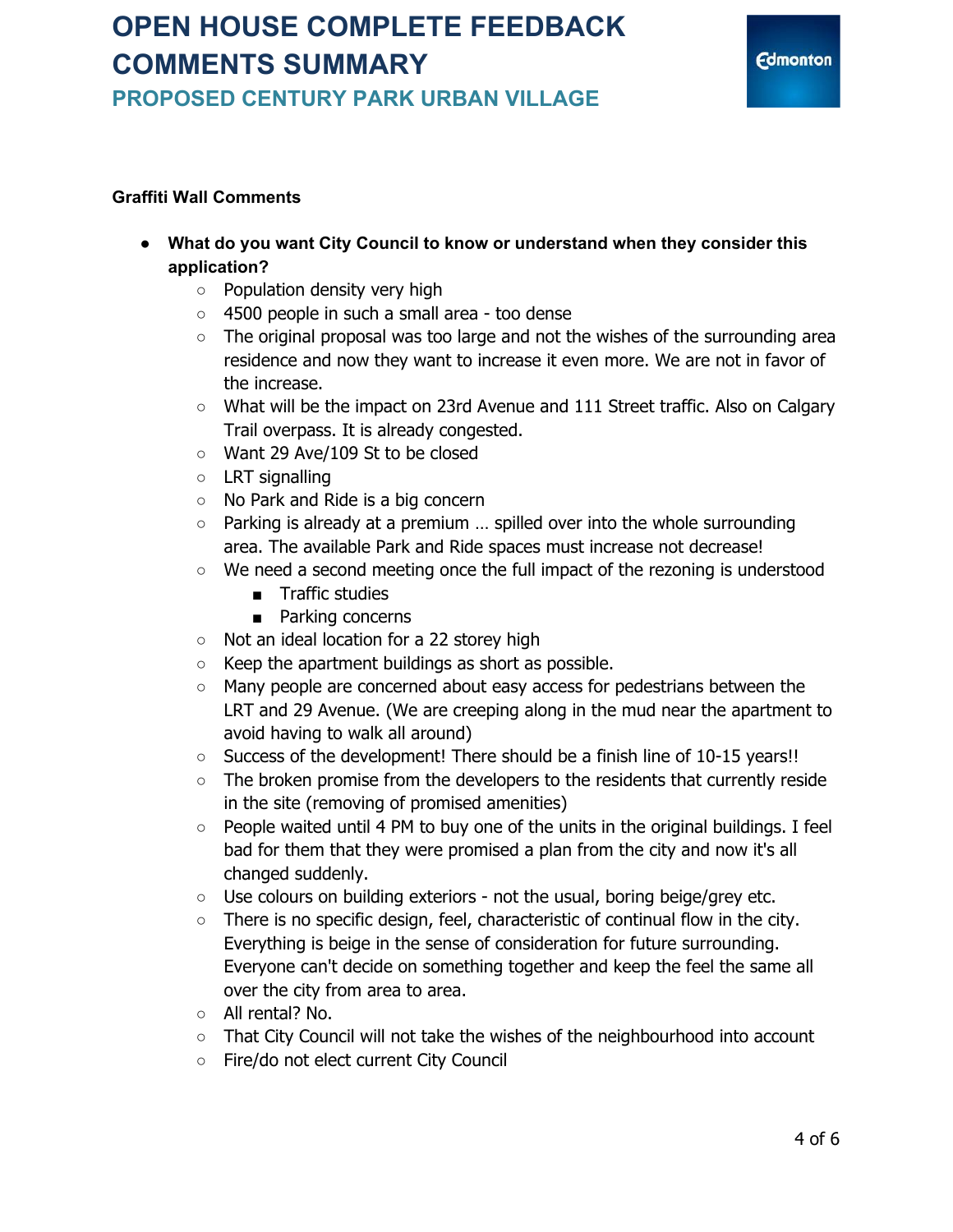**PROPOSED CENTURY PARK URBAN VILLAGE**



#### **● What are your concerns about the proposal?**

- **○** Too much density
- Increased amount of people in a small area. Too many.
- Residential density is way too much for an area/neighbourhood that already has a greater density than most other neighbourhoods in the city!
- High density? When does it stop. Where is green space?
- This is an appropriate site for higher density TOD but the neighbours' concern must be addressed as a condition of rezoning:
	- Traffic
	- Parking on residential streets
	- Access to 111 Street
	- LRT signalling  $\rightarrow$  Council
	- LRT pedway X2
- Increase traffic
- Increased traffic on 25 Ave
- Increased traffic on 109 Street. There are no traffic lights and crosswalk.
- The 4 way stop at 109 Street needs to be made to lights now as people aren't stopping at this time.
- Parking, traffic congestion, access to 111 Street and signalling, expansion of pedway to LRT/second pedway.
- Parking on residential streets
- Not enough parking being offered. Already the LRT parking is insufficient and the surrounding residential street are clogged with all-day parkers.
- Increase stress on current resources i.e. police, fire, sewer, school.
- The increase in density will negatively affect the services provided in the area (police, fire, schools, traffic etc.)
- Encourage services like library maybe public health and senior services, day care to give community within community concept.
- Height is my concern. How many storeys?
- Too high needs less than 22 Stories.
- Does not look like there is enough public space!
- Too much rental space.
- All luxury rental 4500 units might take 25+ years to consume.
- Needs to have some firm stages for developers. No lags in majority of development  $\rightarrow$  continued empty space.
- Not getting going fast enough.
- Watch number of units (meaning size) so that a less transient population is encouraged i.e. make many units suitable and affordable for long term families
- Need to have extension of LRT to other (south) side of Henday.